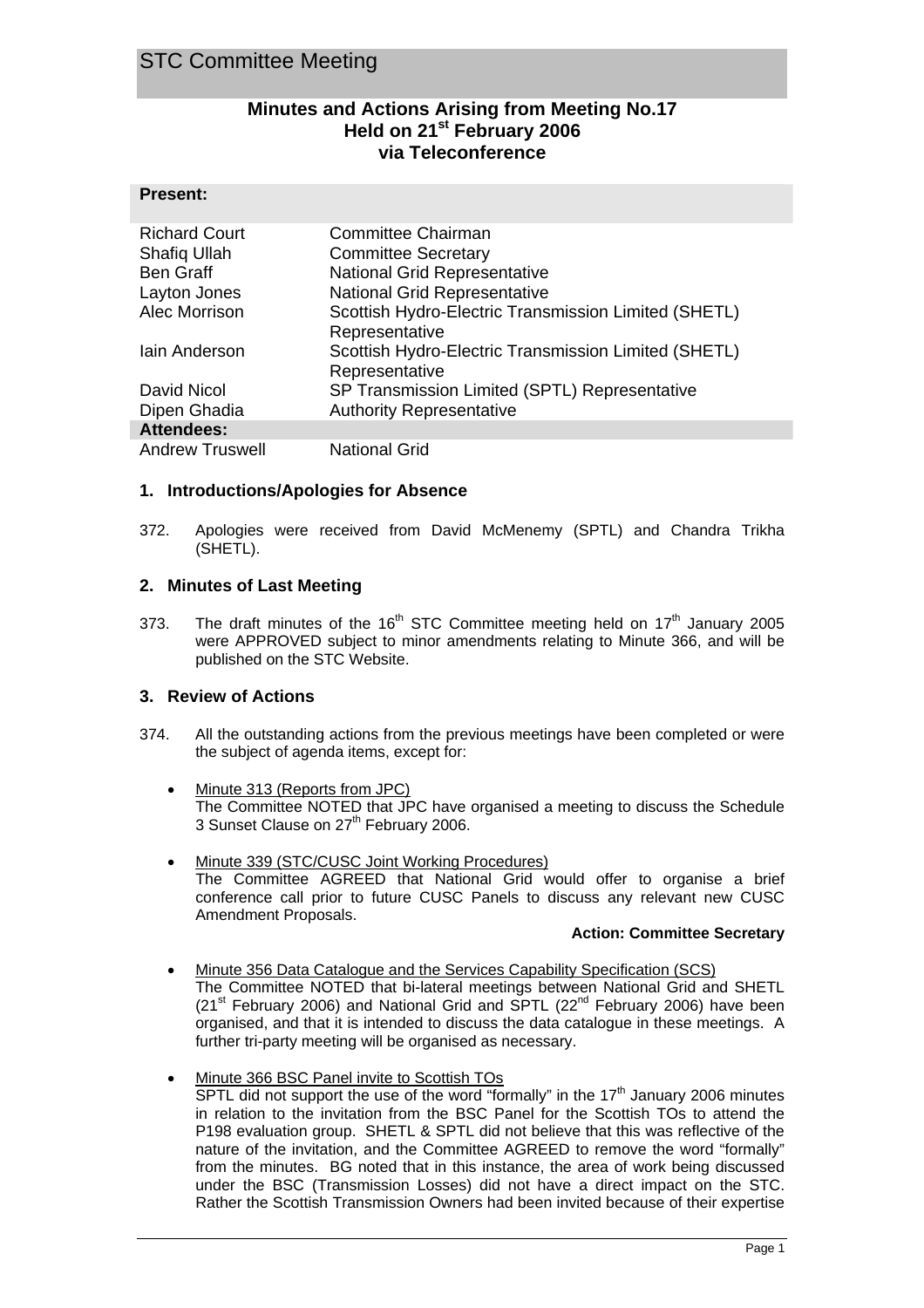as Scottish Transmission Owners. In this sense the issue was somewhat different from an instance where a specific impact on the STC had been identified.

However, BG highlighted that the route used was the formal mechanism under the BSC for Elexon to discharge their obligations in relation to inviting the Scottish TOs to BSC Working Groups. BG advised the Scottish Transmission Owners to write in to the STC Committee with their concerns, and also for the Scottish Transmission Owners to have discussions directly with Elexon to agree the appropriate invitation route for invites for the Scottish Transmission Owners to relevant BSC evaluation groups. BG noted that, in the absence of any further arrangements being agreed by the STC Committee and Elexon, this route for inviting the Scottish TOs would continue to be used going forwards.

DN noted that, in his view, any invitation from the BSC Panel should come in writing, with an explanation of what they were looking for, and that nothing in the relevant BSC clause says that the invitation would be verbal. He highlighted that change coordination with other Panels is a STC Committee responsibility, and that the Committee, not just the Scottish Transmission Licensees, should be responding to Elexon along these lines.

#### **4. New Amendment Proposals**

#### 375. CA018 Removal of the Restriction on Proposing Alternative Amendments

- AT briefly presented the new Amendment Proposal CA018, which seeks to remove the restriction on parties only proposing one Alternative Amendment, consistent with earlier discussions between the parties. DG noted that the removal of the restriction could lead to large numbers of alternatives, similar to situations recently encountered in the CUSC. BG highlighted that the CUSC Panel is keen to minimise the number of Alternative Amendment proposals being raised, irrespective of the formal CUSC Amendment rules. However, BG also noted that, by its very nature, the STC was often a reactive Code and, in order to ensure that the Electricity Framework was properly backed off, it was essential that it was possible to fully back off potentially multiple CUSC Amendment Alternatives within the STC. DN agreed that, where possible, the Committee could still look to minimise the number of Alternative Amendments, highlighting the work of AT in reducing the number of STC Amendments developed in order to back off CAP097.
- 376. The Committee AGREED that CA018 could now proceed to the Assessment & Report Phase.

#### **Action: SHETL, SPTL and National Grid**

# **5. Working Group Reports**

- 377. The CA016/CA017 working group met in Bellshill on  $1<sup>st</sup>$  February 2006 and again by teleconference on 15<sup>th</sup> February 2006. The Committee NOTED that 6 sets of legal text have been developed for CA016, CA017 and CA019 and their respective alternatives. CA019 and Alternative have been proposed by SPTL as alternatives to CA017 and Alternative.
- 378. The Committee AGREED to review the legal text and revise as appropriate by  $28<sup>th</sup>$ February 2006. This will be signed-off by email or teleconference as appropriate, and CA016/CA017/CA019 will then go forward to the Assessment and Report Phase. National Grid will draft the Proposed Amendment Report and circulate to TOs for comment and for their Impact Assessments as soon after the  $28<sup>th</sup>$  as possible.

#### **Action: SHETL, SPTL and National Grid**

# **6. Proposed Amendment Reports**

379. There were no Proposed Amendment Reports.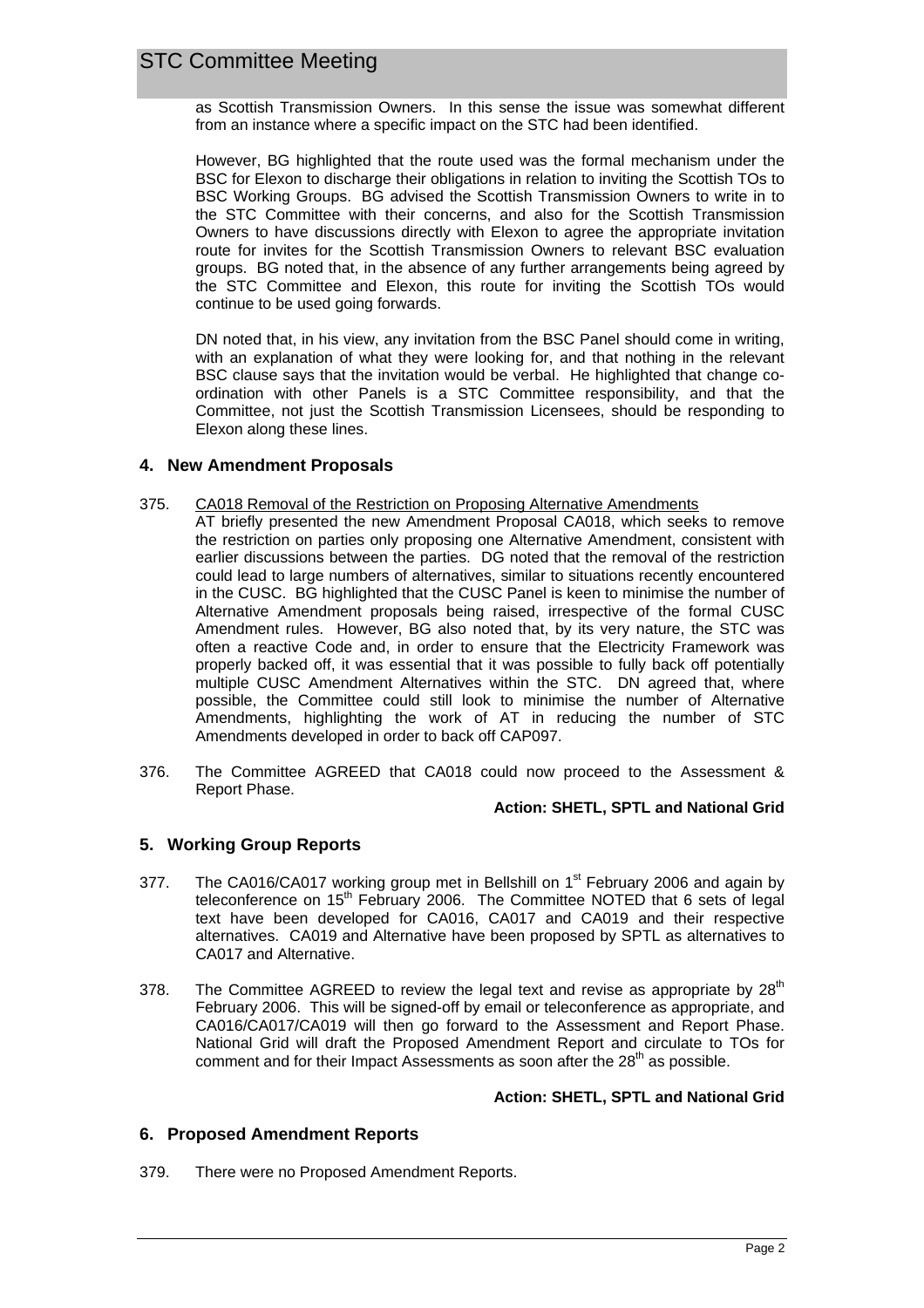# **7. Amendment Reports**

380. There were no Amendment Reports.

# **8. Authority Decisions**

381. There were no Authority Decisions to report.

# **9. STC Procedures**

382. PA046 – Amendment of STCP19-3 A further draft version of STCP19-3 has been circulated for comment, and a potential meeting to discuss embedded issues has been proposed. The Committee AGREED that all parties will make strong efforts to respond on this with the aim of concluding discussions by the next committee meeting.

# **Action: SHETL, SPTL and National Grid**

# **10. Reports from Sub-Committees**

#### *Charging User Group*

383. No ChUG updates.

#### *JPC Committee updates*

384. The Committee received an update from BG regarding reports from JPC; all members were comfortable with the progress being made.

#### *Safety Standing Group*

385. The Committee NOTED that a safety meeting to discuss draft Grid Code Consultation Papers relating to safety was held on  $24<sup>th</sup>$  January 2006. DN commented that the paper regarding "No System Connections" was broadly satisfactory to all parties, but expressed concerns with the second paper on "System Connections". It was agreed that this would be discussed further at the next meeting.

#### **11. Impact of Other Code Modifications**

- 386. The Committee received an update on the latest developments/topics of discussion from the other Codes.
- 387. The Committee received a verbal update on the Transmission Price Control Review, and briefly discussed the Ofgem seminar on access arrangements held on 16<sup>th</sup> February 2006. National Grid will include similar information in the Codes Summary in future months.

#### **Action: Committee Secretary**

# **12. Publications**

388. There has been no new data, identified by any of the STC Parties, which should be categorised as confidential.

# **13. Any Other Business**

389. DN raised concerns regarding draft Committee minutes being sent to Elexon prior to approval. The Committee AGREED that these minutes will not be circulated in future until they have been approved by the Committee.

#### **Action: Committee Secretary**

# **14. Date of Next Meeting**

390. The next meeting will be held on Tuesday,  $21<sup>st</sup>$  March 2006 at SHETL offices in Perth